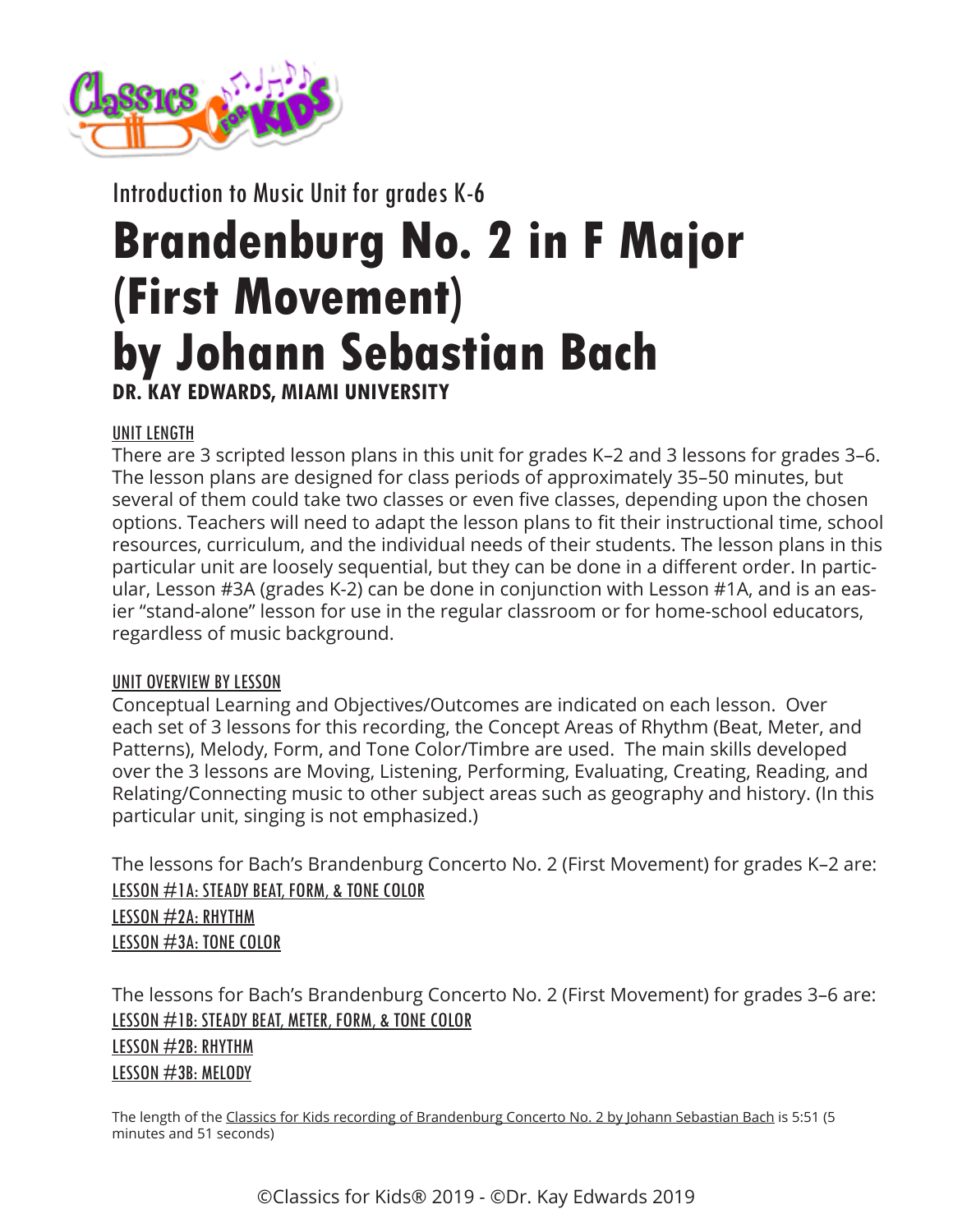

# LESSON USE AND RESOURCES

These lessons are designed for general music teachers to use, however, classroom teachers or homeschool teachers who may have limited music experience can use many, if not most, lesson segments. Some of the lesson plans use unpitched (also known as nonpitched) and others use pitched percussion instruments, so available resources may dictate which segments you can incorporate. Space for movement in the classroom is needed for some lesson sequences, while not necessary in others. Hopefully there is something for every educator of young listeners.

## NATIONAL STANDARDS-BASED

Every lesson incorporates the PK–8 General Music National Core Arts Standards for Music [Chris, add hyperlink: https://nafme.org/wp-content/files/2014/06/1-Core-Music-Standards-PreK-81.pdf], from the National Association for Music Education (NAfME, 2014), detailed on each lesson to match the age group. Each set of 3 lessons combined address all 4 of the Artistic Processes in some way (Creating; Performing; Responding; Connecting).

# STATE STANDARDS-BASED

[Progress Points and Music Standards from the Ohio Department of Education](https://education.ohio.gov/getattachment/Topics/Learning-in-Ohio/Fine-Arts/Fine-Arts-Standards/Ohio-Music-Standards-Final-2.pdf.aspx?lang=en-US)  [2012 Standards for Music](https://education.ohio.gov/getattachment/Topics/Learning-in-Ohio/Fine-Arts/Fine-Arts-Standards/Ohio-Music-Standards-Final-2.pdf.aspx?lang=en-US) are also indicated on each lesson. Each set of 3 lessons combined addresses all of the Processes/Categories in some way (Perceiving/ Knowing/Creating; Producing/Performing; Responding/Reflecting). In addition, Progress Points for each lesson are noted. Music teachers in other states can easily align their standards to the National Standards and Ohio Standards in this Unit.

# [CRITICAL THINKING](https://nafme.org/the-4-cs-critical-thinking/) AND [COMMON CORE CONNECTIONS](http://www.corestandards.org/read-the-standards/)

The lessons provide observable, measurable verbs from Bloom's Taxonomy of thinking skills. The teacher can best assess these skills in an age–appropriate and practical way suiting the class, in addition to using the assessment suggestions in the lesson plans. In most cases, there are likely more action/behavioral verbs that could apply to the lesson than are listed.

**Common Core** connections to **language arts** and/or **mathematics** are included with each lesson plan. In addition to Language Arts and Mathematics, movement or dance and subjects such as History and Geography are incorporated into this set of lessons.

# **Word Wall (Language Arts)**

The music teacher can utilize a Word Wall for the music vocabulary in each lesson as one means of application and connection to oral (spoken) and written and conversational (discourse) language arts skills. Have conversations about the music.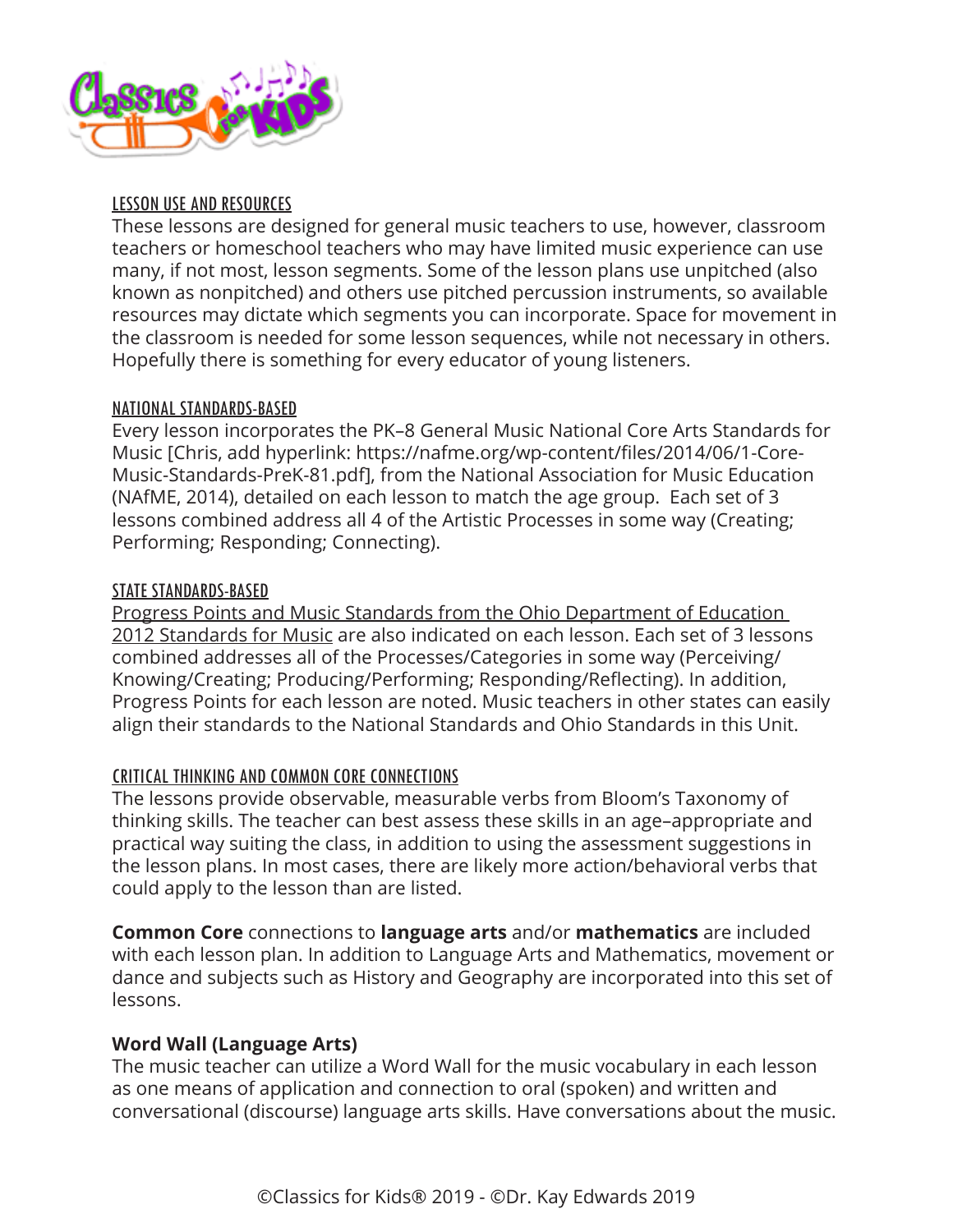

# **Curricular Connections and Differentiation of Instruction**

The lessons use a variety of creative hands-on, tactile, and kinesthetic experiences as students develop a wide range of musical concepts, skills, and dispositions. The set of three lessons were constructed to provide instruction for the three major types of learners: (1) visual, (2) aural/oral, and (3) tactile/kinesthetic. Teachers will need to adapt the lesson plans to accommodate any learners with special needs and in order to build upon their abilities. In some lessons, Advanced or "Stretch" Strategies are indicated.

# BLOOMS TAXONOMY

The activities in this set of lessons address the three domains of learning identified by Benjamin Bloom:

- 1. Cognitive
- 2. Affective (expressing emotion and feeling)
- 3. Psychomotor

Certainly, the technique of active, experiential learning is one described as most meaningful by a majority of effective practitioners and researchers alike.

The lessons provide observable, [measurable verbs from Bloom's Taxonomy of](https://www.fractuslearning.com/blooms-taxonomy-verbs-free-chart/)  [thinking skills.](https://www.fractuslearning.com/blooms-taxonomy-verbs-free-chart/) (See also "Assessment/Evaluation" below.)

## MUSIC PEDAGOGICAL INFLUENCES

Major pedagogical influences behind the lesson plans include Orff-Schülwerk, Kodaly, Dalcroze and other movement approaches for creative and patterned movement.

## PRIOR KNOWLEDGE

Although no specific prior knowledge on the part of the student is needed, it is helpful to have had grade-appropriate experience moving to different kinds of music with gross and fine motor skills, reading rhythmic and melodic notation, playing non-pitched and pitched percussion instruments, analyzing sections of music, and describing it.

## MATERIALS AND EQUIPMENT

Each lesson indicates the required materials and equipment. Whenever playing a recording, it is important to have a high-quality sound system and use a high-quality recording. Use the high-quality recordings from our [Classics for Kids website](https://www.classicsforkids.com/) or [CD](https://www.classicsforkids.com/more/cfk_cd.html) – but your playback equipment is equally important. Playback capability should be better than that solely from a typical computer's built-in speakers. Special Note: Any indications for the recording time (minutes:seconds) may vary slightly on different playback systems.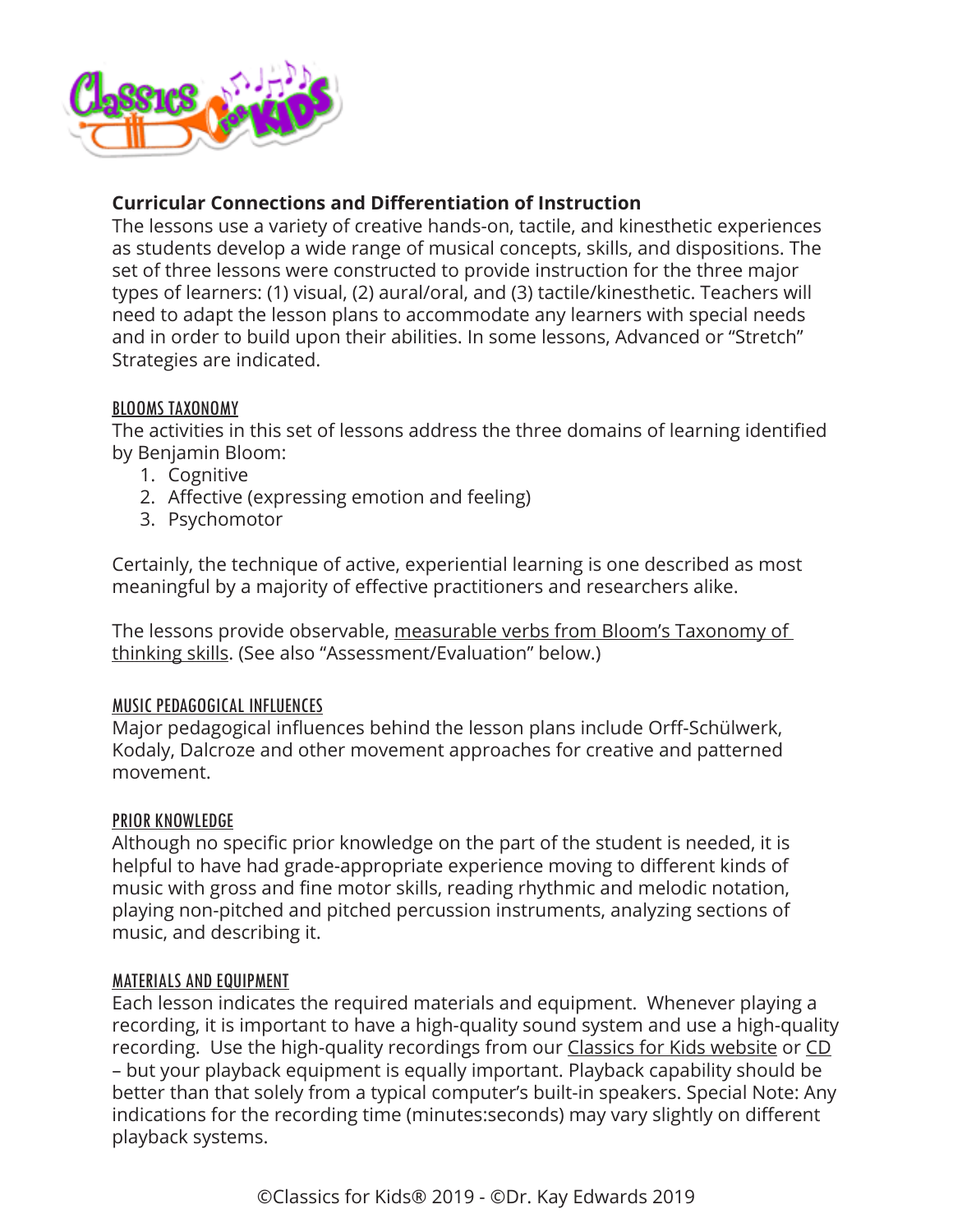

## INSTRUCTIONAL PLANS (LESSON PLANS)

Each lesson plan has been designed specifically for either grades K-2 or grades 3-6, although music teachers will need to adapt portions of each plan to fit their instructional needs. All of the kinds of activities in the lessons are time-tested strategies, detailed for easy use, and set up in a format similar to many music series textbooks and supplemental resources. Step-by-step guidelines, similar to a recipe, are given under the "Sequence" portion of each lesson.

## SUPPLEMENTARY MATERIALS

Some lessons include various custom-tailored music teacher resources or visuals. By clicking on the highlighted, underlined link at that point of the lesson plan, you can read the handout with Adobe Acrobat Reader and print it out for use in your classroom. You may wish to project the image from your computer, make a PowerPoint or SmartBoard slide, in addition making to student hard copies of some items.

In several lessons, video clips from youtube.com are incorporated. Please remember that sometimes videos are taken down or the link has been changed. Always secure any necessary permission from your principal about the use of YouTube clips used in this unit; preview the video and cue it up after any advertisements; project the video on the screen in a way that precludes viewing any posted comments below the frame from anyone who has viewed it.

There are other activities and materials to this symphonic work that can be found on the Classics for Kids website under the "Past Shows" tab.

#### SASSESSMENT/EVALUATION

Assessment strategies largely focus on the content, skills, and dispositions/attitudes in relation to the lesson and its musical selection. Most are mixed into the lesson itself rather than a separate "test" or evaluation. Assessment can be *informal* or *formal*, and *formative* or *summative*. Informal assessment should occur throughout the lesson as the teacher regularly checks and monitors student progress and understanding. Formative assessment occurs while *forming* the concept, skill, or disposition as compared to summative assessment, which occurs afterward as a more final demonstration of the learning. Ideally, assessments should be aligned with what the students should know and be able to do and need not be solely quantitative.